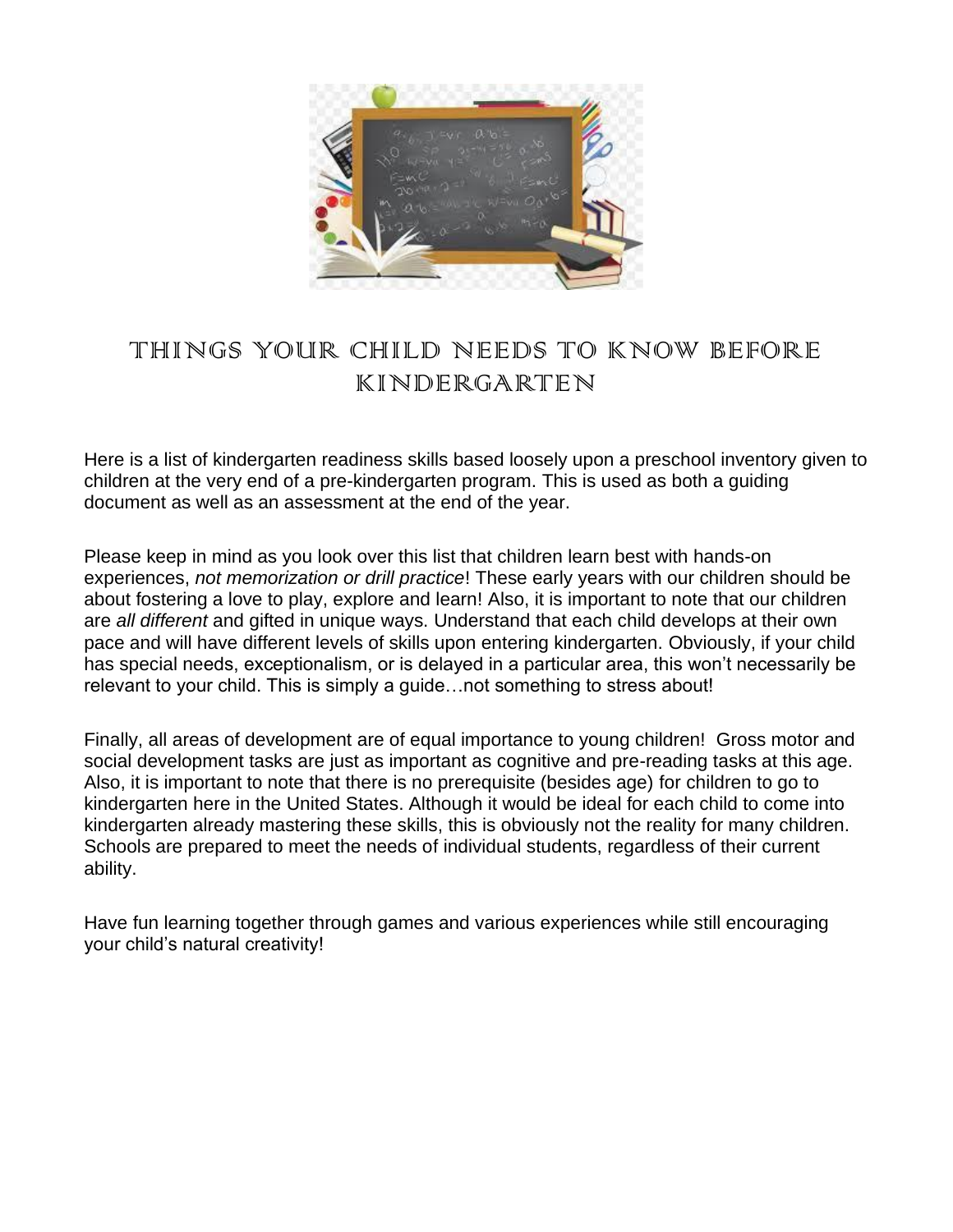# KINDERGARTEN READINESS: PERSONAL AND SOCIAL DEVELOPMENT

## *LEARNING*

- Shows an eagerness to learn and age-appropriate curiosity
- Persists in completing a task and is willing to ask for help if needed
- Exemplifies a pleasant and cooperative personality

# *SELF-CONTROL*

- Follows rules and routines
- Manages transitions (going from one activity to the next)
- Demonstrates normal activity level
- Focuses on one activity for at least 10 minutes
- Plays independently
- Manages restroom needs independently
- Dresses self independently (i.e. puts on own coat, takes shoes off and puts them on independently)
- Can zip, unzip, button, and snap
- Meets their own needs (i.e. washes hands when dirty or before eating, uses Kleenex when needed, coughs/sneezes into elbow)
- Cares for own personal belongings
- Knows and identifies basic body parts

# *INTERACTIONS WITH OTHERS*

- Interacts easily with one or more children
- Interacts easily with familiar adults
- Separates from parents easily
- Participates in group activities
- Plays well with others
- Takes turns and shares
- Cleans up after play

# *CONFLICT RESOLUTION*

- Seeks adult help when needed
- Uses words to resolve conflict
- Suggests solutions to social problems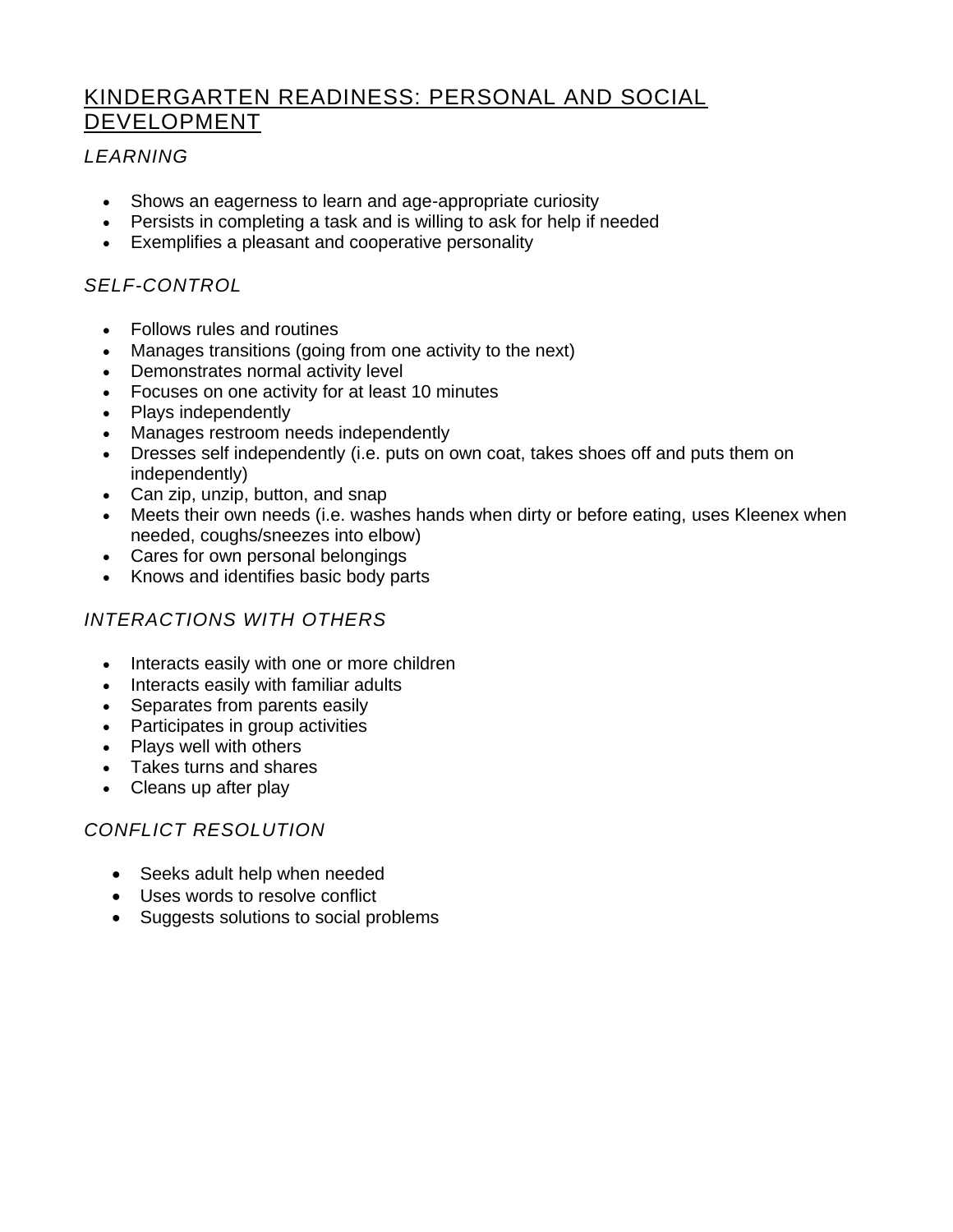# KINDERGARTEN READINESS: LANGUAGE AND LITERACY

# *LISTENING*

- Listens attentively and understands directions and conversations
- Listens to story without interruption
- Follows one and two-step directions

#### *SPEAKING*

- Speaks clearly and can be easily understood without the need for contextual clues
- Speaks using complete sentences
- Can state first and last name, age, address or town, and phone number
- Can sequence events in an oral conversation
- Understand and uses positional, directional, size, and comparison words correctly

# *LITERATURE AND READING*

- Listens with interest to stories read aloud
- Shows interest in reading-related activities
- Retells information from a story
- Makes predictions and comments about a story being read
- Sequences three pictures to tell a logical story
- Shows awareness of language sounds (i.e. rhyming, hearing beginning and ending sounds)

#### *WRITING*

- Uses pictures to communicate ideas
- Scribbles, draws shapes, or attempts to create letter-like symbols to write words or ideas
- Prints first name

#### *ALPHABET KNOWLEDGE*

- Recites/sings alphabet
- Recognizes first and last name in print
- Identifies upper-case letters
- Identifies lower-case letters
- Matches upper-case letters to the lower-case letter counterpart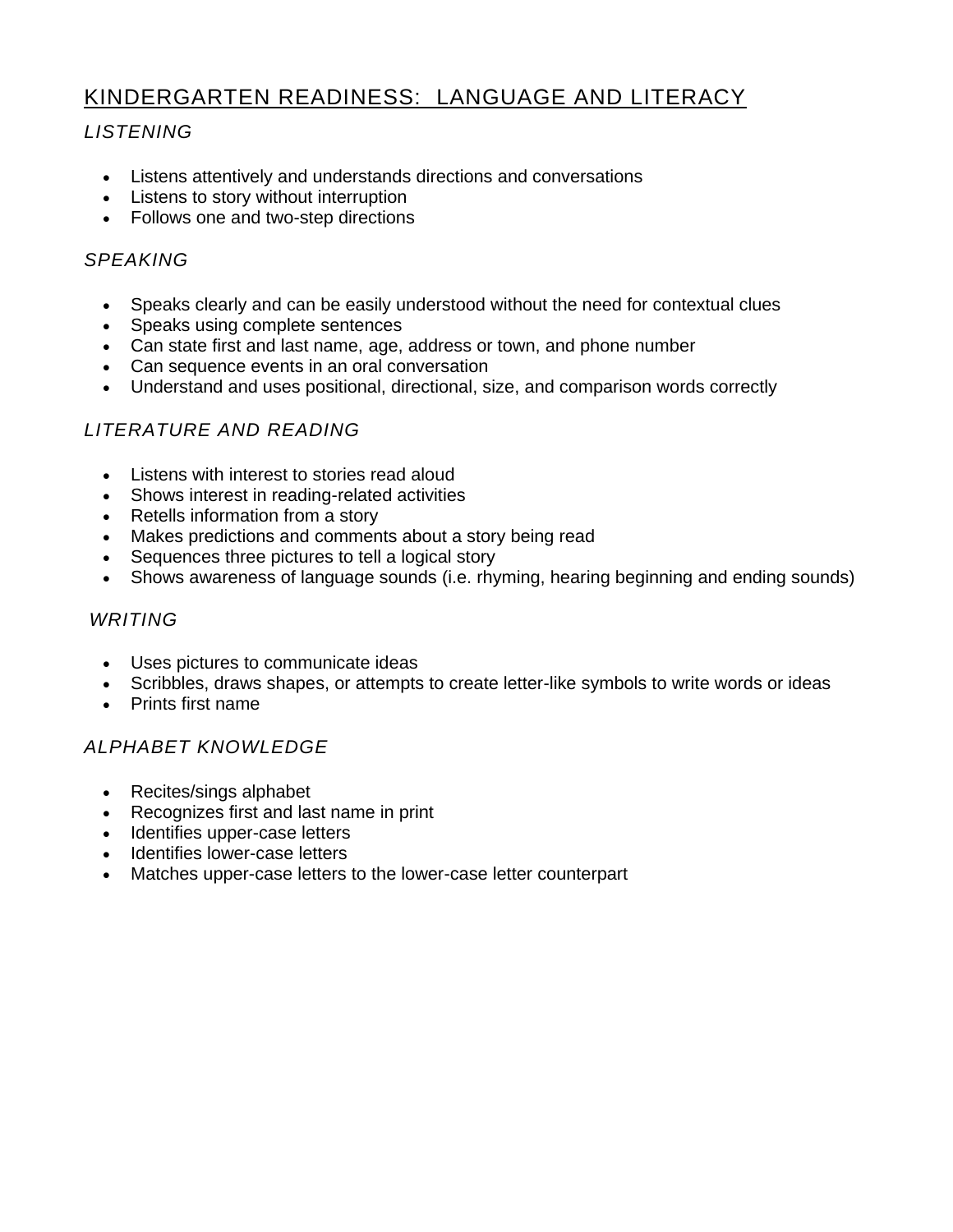# KINDERGARTEN READINESS: MATHEMATICAL THINKING

#### *PATTERNS AND RELATIONSHIPS*

- Sorts by color, shape, and size
- Orders or classifies several objects on the basis of one attribute (i.e. "size"– small, medium, large)
- •Recognizes simple patterns and duplicates them (i.e. circle, square, circle, square)

# *NUMBER CONCEPT AND OPERATIONS*

- Rote counts to 20
- Demonstrates one-to-one correspondence when counting 10 objects
- Matches oral numbers to their written numerals
- Identifies numerals 0-10

## *GEOMETRY AND SPATIAL RELATIONS*

- Identifies 4 shapes- circle, square, rectangle, triangle
- Demonstrates concepts of positional/directional concepts (up/down, over/under, in/out, behind/in front of, beside/between, top/bottom, inside/outside, above/below, high/low, right/left, off/on, first/last, far/near, go/stop).

#### *MEASUREMENT*

- Shows understanding of and uses comparative words (big/little, large/small, short/long, tall/short, slow/fast, few/many, empty/full, less/more).
- Shows understanding of the concept less and more

# KINDERGARTEN READINESS: PHYSICAL DEVELOPMENT

#### *GROSS-MOTOR SKILLS*

- Pedals and steers a tricycle
- Jumps in place, landing on two feet
- Jumps consecutively- 7 jumps
- Balances on one foot for 5 seconds
- Hops on one foot 2-3 hops
- Hops on one foot- 6 ft.
- Throws a ball with direction- 5 ft.
- Bounces a ball
- Catches a thrown ball with arms and body
- Climbs a playground ladder
- Skips smoothly for 20 feet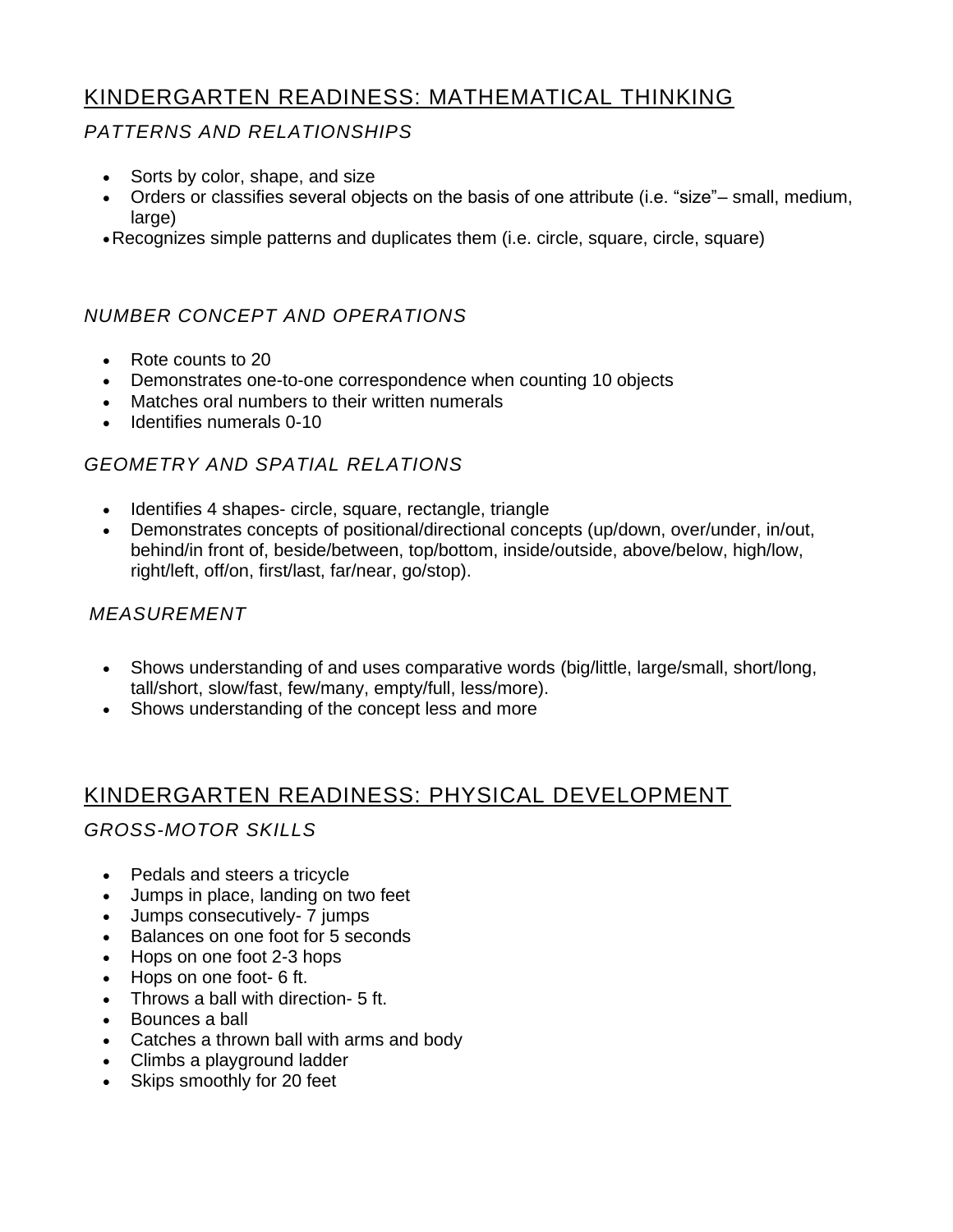# *FINE-MOTOR SKILLS*

- Stacks 10 small blocks
- Strings large beads
- Completes a seven-piece interlocking puzzle
- Makes a pancake, snake, and ball from playdough
- Grasps pencil correctly (i.e. [proper pencil grip\)](https://www.icanteachmychild.com/correct-pencil-grip/)
- Copies: vertical line, horizontal line, circle, cross, square, V, triangle
- Grasps scissors correctly
- Cuts within 1/4″ of a straight line
- Cuts out a small square, triangle, and circle
- Uses a glue stick appropriately
- Uses appropriate amount of glue for tasks

# KINDERGARTEN READINESS: THE ARTS

#### *CREATIVE ARTS*

- Identifies 10 colors: red, yellow, blue, green, orange, purple, black, white, brown, pink
- Uses a variety of art materials for tactile experience and exploration (paint, crayons, markers, clay, etc.)

#### *MUSIC/MOVEMENT*

- Participates in familiar songs
- Dances like no one is watching

#### *CREATIVE DRAMATICS*

- Makes believe with objects
- Takes on pretend roles and situations

#### *IF THIS FEELS OVERWHELMING…*

*[Getting ready for kindergarten](https://www.icanteachmychild.com/downloads/getting-ready-for-kindergarten-ebook/)* is a simple resource that will show you step by step how to have your child kindergarten ready, whether you are a first-time parent, or a home school expert.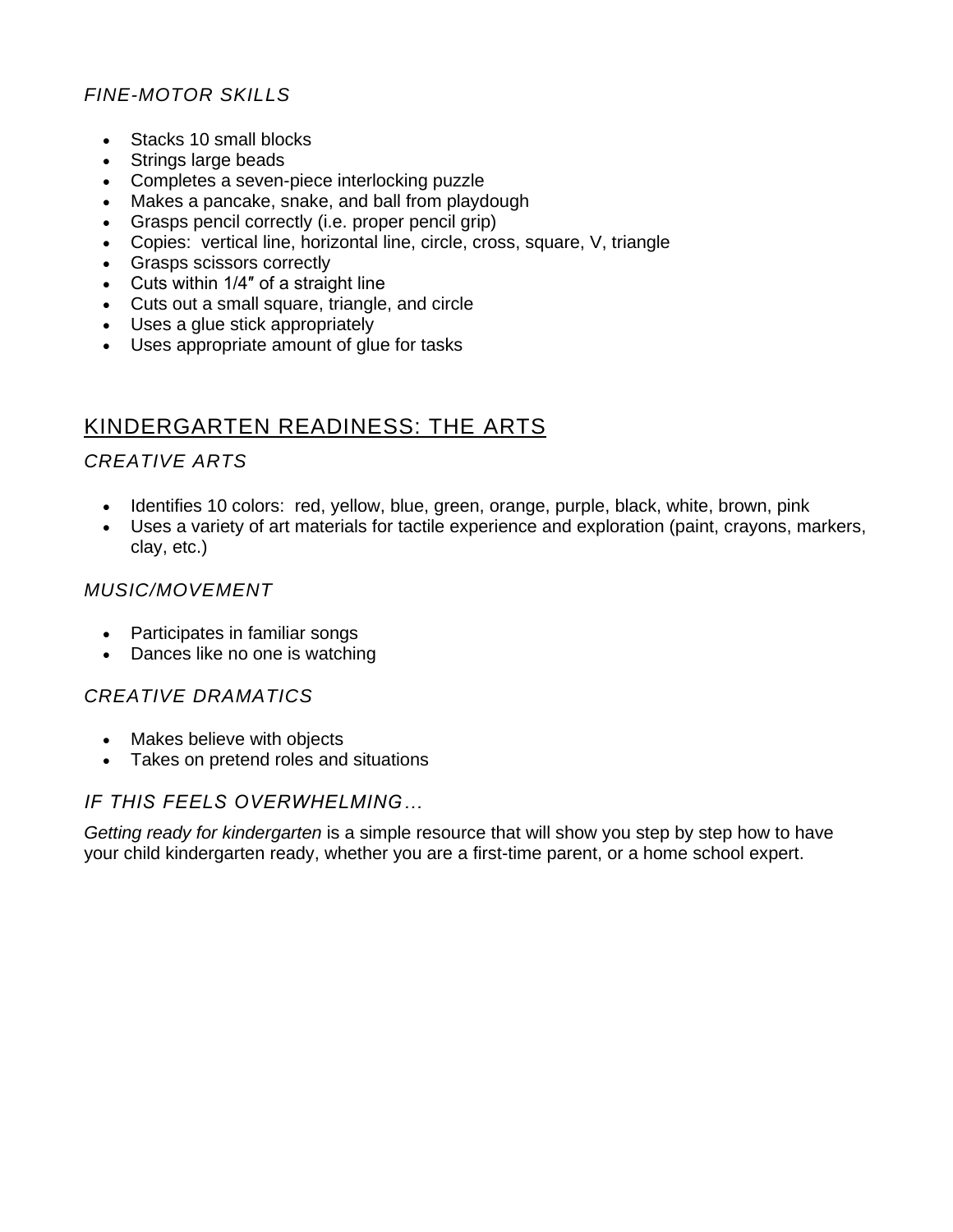# **50 Books Your Child Should Read Before Kindergarten**

A reading list, for kindergarten? Though they're not exactly required reading, these 50 books, both old and new, make a top-notch reading that young kids shouldn't miss. They run the gamut from read-alouds that parents can share, to early reading practice, These books deal with relevant subjects, skills kids should master, and of course, flat-out fun! So, hunker down and get reading!

- 1. *Alexander and the Terrible, Horrible, No Good, Very Bad Da*y by Judith Viorst
- 2. *Anansi and the Moss-Covered Rock* by Eric Kimmel or Anansi the Spider by Gerald McDermott
- 3. *Bark, George* by Jules Feiffer
- 4. The Berenstain Bears series by Stan and Jan Berenstain
- 5. *Caps for Sale* by Esphyr Slobodkina
- 6. *The Carrot Seed* by Ruth Krauss
- 7. *A Chair for My Mother* by Vera B. Williams
- 8. *Chicka Chicka Boom Boom* by Bill Martin Jr. and John Archambault
- 9. *Click, Clack, Moo: Cows that Type* by Doreen Cronin
- 10.*Clifford the Big Red Dog* by Norman Bridwell
- 11.*Cloudy with a Chance of Meatballs* by Judy Barrett
- 12.*Curious George* by H.A. Rey
- 13.*Danny and the Dinosaur* by Syd Hoff
- 14.*Don't Let the Pigeon Drive the Bus!* By Mo Willems
- 15. *Flat Stanley* by Jeff Brown
- 16. *Frog and Toad Are Friends* by Arnold Lobel
- 17. *Froggy Gets Dressed* or *Froggy Goes to School* by Jonathan London
- 18.*George and Martha* by James Marshall
- 19.*Green Eggs and Ham* by Dr. Seuss
- 20.*Harold and the Purple Crayon* by Crockett Johnson